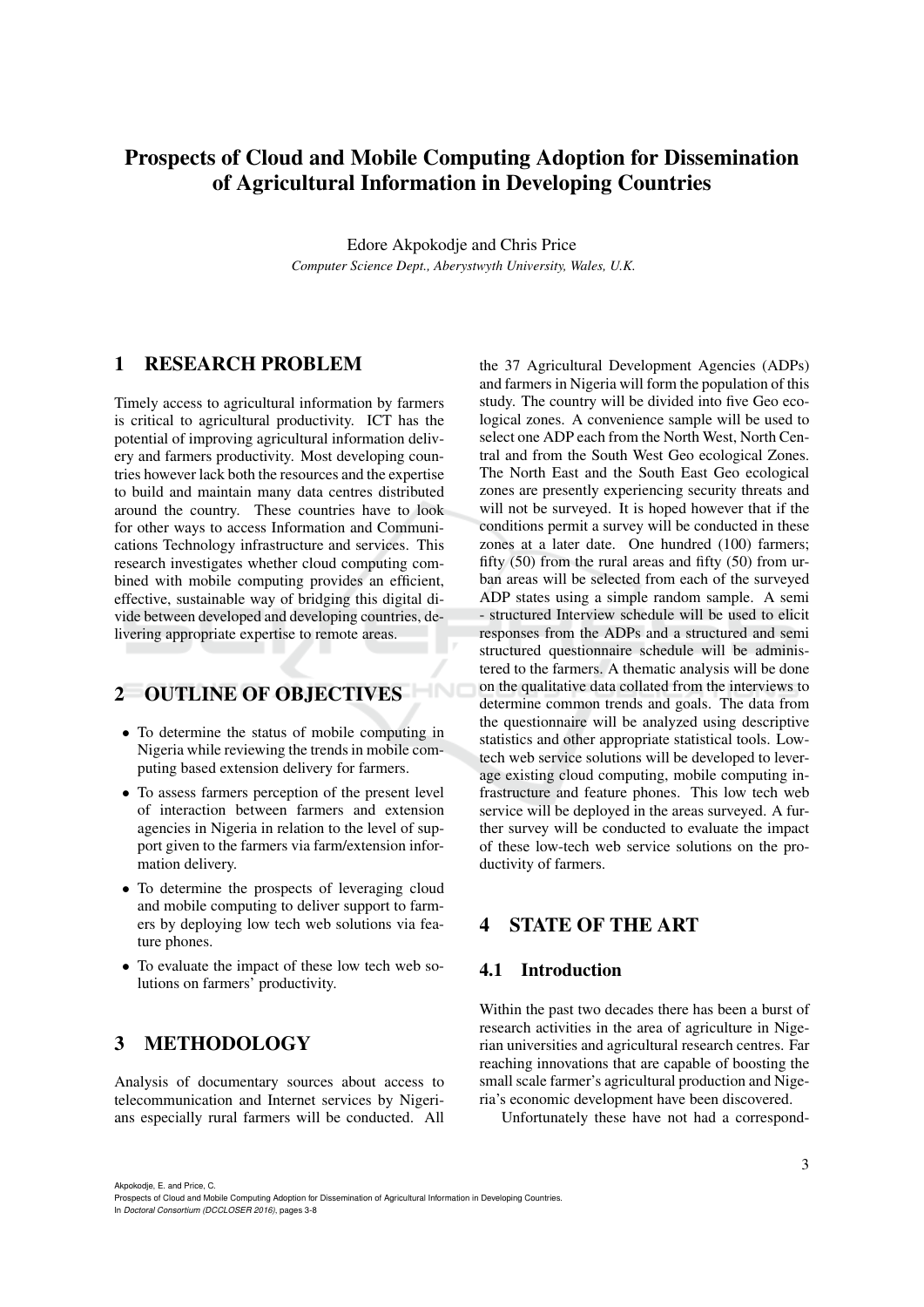ing effect of improved agricultural productivity due to the poor dissemination and adoption of these findings. According to (Madukwe et al., 2002) , effective integration of communication elements, enhances sustainability in communication of ideas and consequent transfer of agricultural technology to farmers.

Information is an essential ingredient in agricultural development programs but Nigerian farmers seldom feel the impact of agricultural

### 4.2 Agricultural Extension Delivery in Nigeria

The Agricultural extension system in Nigeria has been beset by a myriad of problems. According to (Agbamu, 2005) these problems include inadequate agricultural research extension linkages, poorly trained extension workers at the local level, poor logistic support for field staff, inadequate funding for extension services, inappropriate and ineffective agricultural technologies for farmers. Other problems include inability to access extension services especially in small towns, villages and farm settlements, ill equipped extension agents, difficult access especially in rural areas and general apathy towards extension services.

The government has tried to resolve these problems by introducing several agricultural extension agencies at state and Federal level. They include the Agricultural Development Project (ADP) which was established in 1975 (Olujenyo, 2006) to improve agricultural information dissemination to farmers especially small-holder and rural farmers. There are presently 37 ADPs; one in each of the 36 states and one in the Federal Capital Territory, Abuja. Many agricultural based universities and research agencies have some form of agricultural extension service. The Federal Government also established the Agricultural Extension and Research Liaison Services with the mandate to develop and disseminate agricultural innovations to farmers. They are also involved in research into new agricultural extension methodologies and policy. There is also a lot of collaboration between all these agricultural extension agencies.

## 4.3 Agricultural Development Project (ADP)

ADPs started as a World Bank intervention in 1975/76 in three Northern Nigeria towns namely Funtua, Gusau and Gombe . It later spread to other states. It was established to boost the agricultural production of small holder farmers as well as improve their socio economic status and food security of the nation.

It was established as a joint state and federal government collaboration to improve extension services and to provide a robust monitoring system of small holder farmers and their activities.

The ADP programme has recorded significant success in the area of revitalizing the extension services in Nigeria, It has also brought about the dissemination of much needed technological transfer to farmers. It has however been plagued by lots of problems ranging from political manipulation, corruption, high turnover of staff and rivalry between the states and the federal government, inefficient tools for information dissemination, restricted access to small holder farmers etc.

In recent years the ADPs have been actively involved in the success of the e-wallet approach of the Nigerian government. ADPs supplied 3-5 helpline staff per local government (Adebo, 2014) who connected to the farmers daily to help to resolve issues.

However, in a study conducted by (Obidike, 2011), some of the problems encountered by rural farmers in Nsukka L.G.A. of Enugu State, Nigeria served by an ADP include lack of access roads for regular visits by extension officers, poor public relation of some extension staff, poor radio and television signals, non-availability of electricity supply in most Nsukka villages, lack of funds to purchase newsletters, leaflets on agricultural information; illiteracy and inability of radio and television stations in Enugu State to broadcast agricultural information programmes in native Nsukka dialect. These problems are also experienced by most rural farmers served by ADPs throughout Nigeria.

The ADP's are the major agents for information dissemination to farmers in Nigeria. It has become therefore become imperative that their methods of disseminating information be improved. ICT?s can be exploited for this purpose.

### 4.4 Mobile Computing Access in Nigeria

Sub-Saharan Africa had 367 million unique subscribers and 680 million connections by the second quarter of 2015 (Association et al., 2015). Nigeria remains the largest mobile market in Africa and as at 2014 had 145 million subscribers, 2.4 sims per subscriber, 58 million unique subscribers, 80 percent penetration rate for all subscribers, 32 percent penetration rate for unique subscribers and an annual subscriber growth of 18 percent in 2014 (Intelligence, 2014).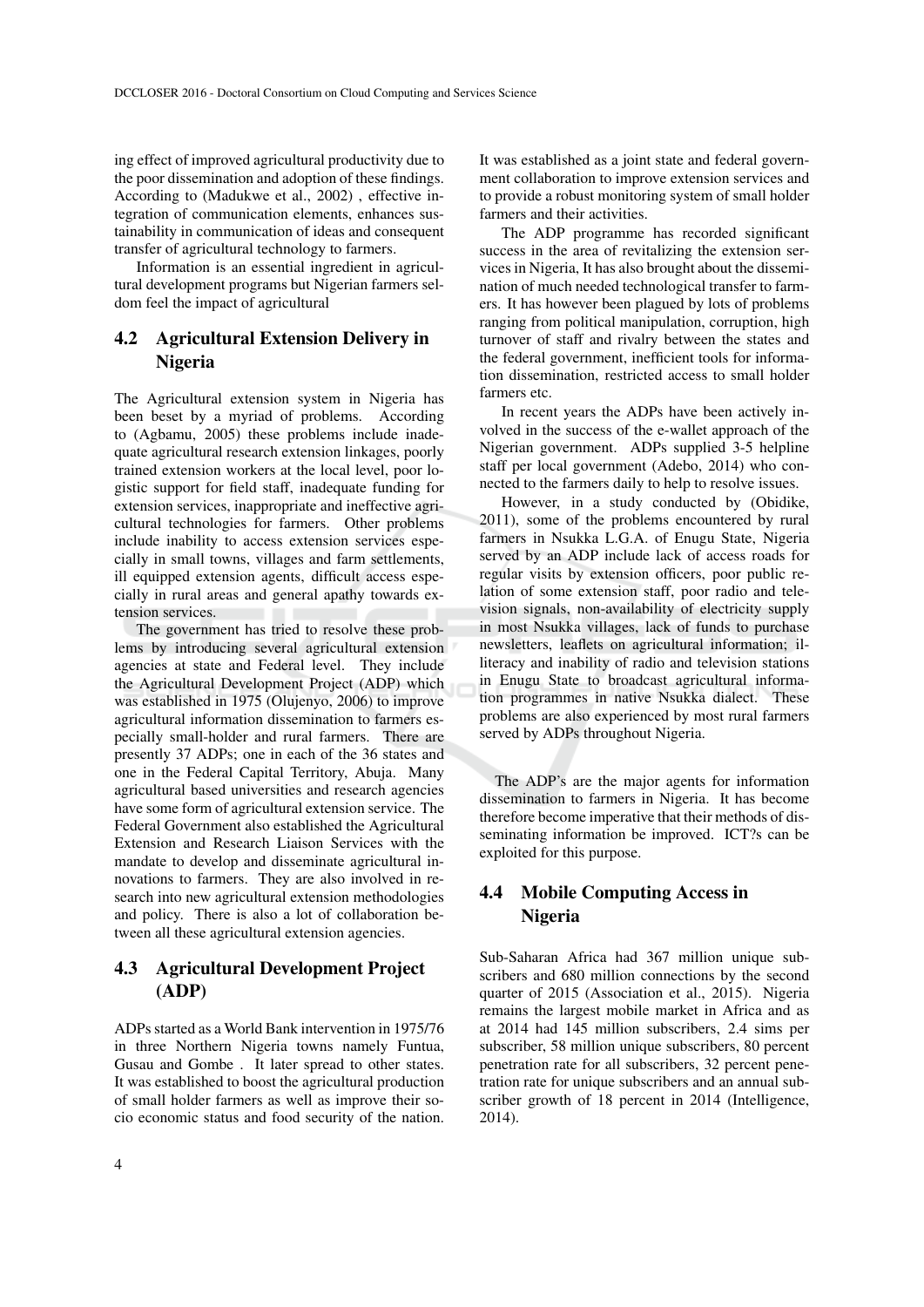Table 1: Key mobile indicators for Nigeria 2010 -2014 Source(Intelligence, 2014).

| Nigerian mobile market |  |  |
|------------------------|--|--|
|                        |  |  |

| Metric                            | 2010    | 2011    | 2012    | 2013    | 2014   |
|-----------------------------------|---------|---------|---------|---------|--------|
| Connections (million)             | B7      | 95      | 113     | 127     | 145    |
| % active                          | 9/8/96  | 98%     | 98%     | 97%     | 97%    |
| % prepaid                         | 97%     | 97%     | 97%     | 97%     | 97%    |
| SIMs per subscriber               | 2.3     | 2.4     | 2.4     | 2.4     | 2.4    |
| Unique subscribers (million)      | 36.5    | 39.2    | 45.4    | 511     | 58.0   |
| Penetration, connections          | 54%     | 57%     | 66%     | 72%     | 80%    |
| Penetration, unique subscribers   | 23%     | 24%     | 27%     | 29%     | 32%    |
| Connections growth (annual)       | 19%     | 9%      | 19%     | 12%     | 14%    |
| Unique subscriber growth (annual) | 14%     | 7%      | 16%     | 13%     | 14%    |
| ARPU, by connection (US\$)        | 57      | 57      | \$6     | 56      | $\sim$ |
| ARPU, by subscriber (US\$)        | \$17    | \$16    | \$15    | \$15    | $\sim$ |
| Recurring revenue (US\$, million) | \$7,084 | \$7,324 | \$7,627 | \$8,717 | $\sim$ |
| Recurring revenue growth (annual) | $-656$  | XV.     | 4%      | 14%     | $\sim$ |

According to (Intelligence, 2014) (Intelligence, 2014), while a 70 percent mobile connections penetration would paint a picture of a well-connected market, the actual penetration on a unique subscriber (e.g. human user) basis is more sobering, with many subscribers having several SIMs with different providers to give adequate coverage. The problem of mobile coverage is more glaring when viewing mobile access from the urban and rural perspective. According to (Intelligence, 2014), the Nigerian population distribution has a 50:50 ratio for rural and urban centres with a 24 percent subscriber penetration for rural areas and a 34 percent subscriber penetration for urban areas.

The apparently low unique subscriber challenge has been mitigated by high household access. Many individuals have arranged sharing of mobile phones especially in rural areas among lower income populations, and mobile phone penetration has become near ubiquitous (only radio is more widespread), with broadcast TV still behind, and PCs lower still as a result of a paucity of fixed broadband infrastructure(Intelligence, 2014).

Some of the major causes of the low penetration of mobile telephony in rural Nigeria include bad roads, security problems especially in the North east region, tough geographic terrain especially in the Niger Delta, vast distances in the North, poor electricity supply, low investment in rural coverage (including new sites and backhaul). Despite these challenges the regulator set a goal of 60 percent rural penetration by 2015, with an increase to universal levels by 2017 (Intelligence, 2014).

As cellular networks become increasingly mature and reliable, Nigerian consumers are having faster and better access to the Internet using their mobile phones without the need for broadband or a computer at home. This positive development has been identi-



Figure 1: Gap in rural vs urban mobile telephony penetration Source:(Intelligence, 2014).



Figure 2: Phone type ownership in Nigeria and Frequency of Internet visits Per phone type Source: (Intelligence, 2014).

fied as a key driver for a range of applications that will support Cloud computing (Dogo et al., 2013). However, at the lower end of the market, and especially in rural areas, much of the use of mobile Internet is done from feature phones. This makes it imperative to state that any program to leverage mobile access for agriculture has to take the issue of the widespread use of feature phones into consideration.

# 4.5 ICT and Agricultural Information Delivery in Developing Countries

Agricultural extension services in most developing countries have not been as effective as in developed countries. This has had serious implications on the productivity of the average farmer in a developing country. Information Communications Technology (ICT) has been deployed successfully in agricultural information delivery. The fast acceptance and widespread nature of mobile telephony has contributed immensely to this success.

#### 4.5.1 Mobile Telephony: Improving Access to Agricultural Information

Most farmers live in rural areas which are largely under-served by ICT infrastructure like Internet services, broadband connection and telecommunications services. This has made the delivery of farm infor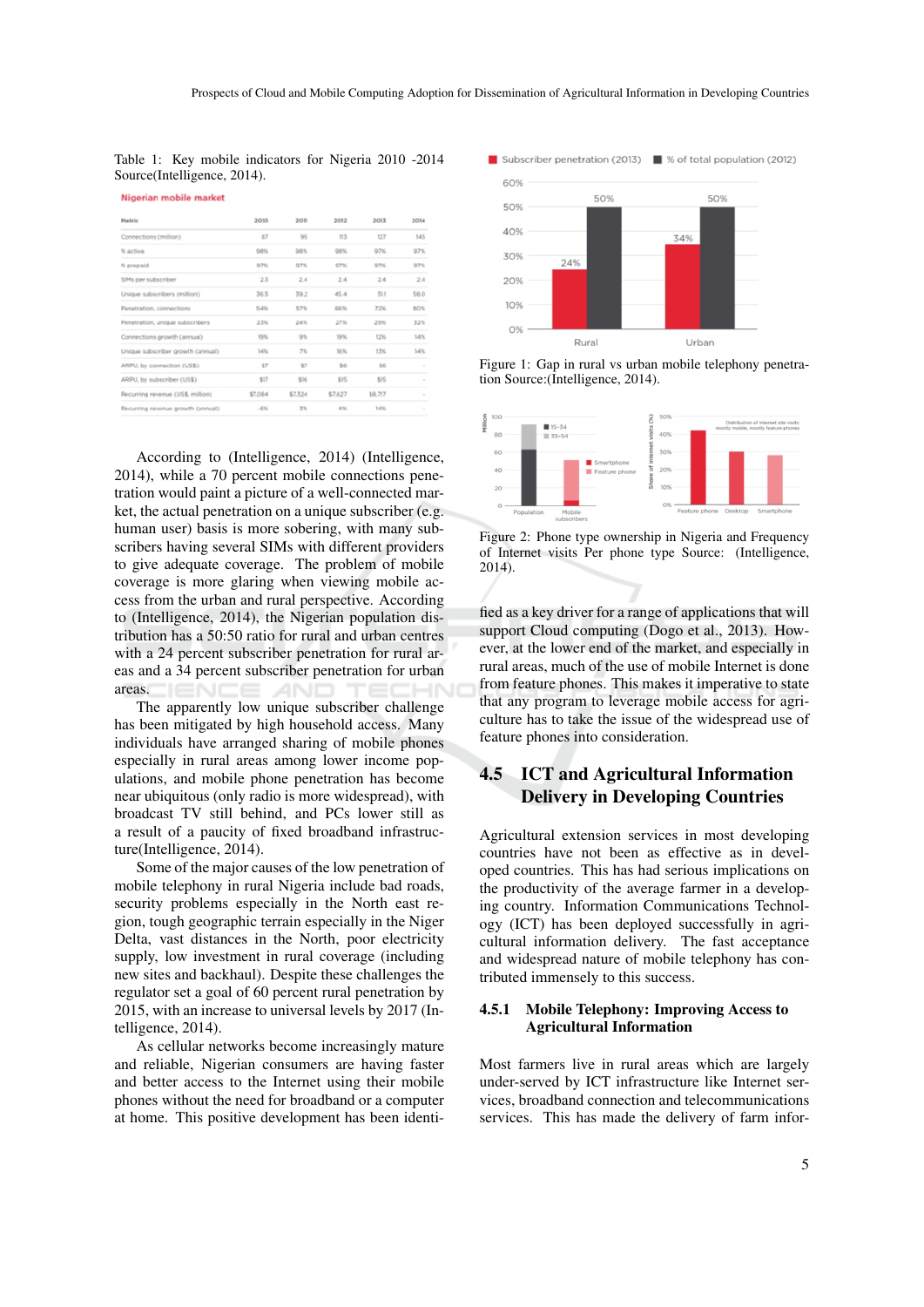mation via mobile phones challenging; but there have been promising pilots in Nigeria in this area.

#### 4.5.2 The Electronic Wallet (e-wallet) Approach for Small Holder Farmers in Nigeria

The Electronic Wallet (e-wallet) approach which was started in 2012 facilitates the distribution of seeds, fertilizer and other agricultural inputs directly to small scale farmers. In a study of three sample sets of farmers conducted by (Adebo, 2014) on the e-wallet approach in Kwara State, Nigeria, 53.5 percent, 51.0 percent and 87.2 percent of the respondents? respectively benefited from improved seeds of maize, rice and two bags of fertilizers each.

This program has helped to eliminate corruption and has improved access to timely farm inputs which is critical to improved productivity. In Nigeria as a whole the number of farmers with access to the ewallet system grew from 1.7million in 2012 to 5 million in 2013 (Association et al., 2015).

The e-wallet approach provides direct linkage between the farmers and the government which enables government to distribute valuable information to farmers and provide support for the program.(Adebo, 2014) identified some challenges to the system to include telephony network failure, low level of awareness among farmers, cumbersome procedure of getting approval from the mobile provider, low density coverage of agro-dealers, and supply of fertilizer and maize seeds.

Despite its challenges the e-wallet approach has proven to be an effective example of the application of mobile telephony in improving access to agricultural information and inputs which have a direct effect on agricultural productivity.

#### 4.6 Use of Web Services in Agriculture

A pilot study conducted in Ago-Are village in Oyo State, Nigeria provided access to farming information through an integrated resource centre in which information and communication technologies including the internet provided communication links for farmers (Adekunle et al., 2006).

The results after 18 months showed that yield per hectare for maize increased from 1.05 to 2.46 tons. The average income per annum of the farmers increased from 437USD to 3,285USD. There was an increase in fertilizer usage from an average of 22 percent of recommended rate to an average of 62 percent of the recommended rate. The increased income from the improved productivity of farmers also had an impact on their farm holding rate which increased from 2.22 ha to 3.76 ha.

The results of the study have shown that proper application of ICT, Internet and Web services can have a great impact in delivery of agricultural information to farmers with the ripple effect of increasing farm productivity and income.

# 4.7 Wider Application of Web Services to Support Farmers in Developing Countries

Most farmers live in rural areas which are largely underserved by ICT infrastructure like Internet services, broadband connection and telecommunications services. The recent upsurge in mobile telephone activities in developing countries and the vast coverage of mobile telephony services in developing countries provides an opportunity to improve access to agricultural extension services by rural farmers in developing countries. Many developing countries in collaboration with developmental agencies have begun to leverage this new found tool to improve access and ultimately improve productivity of rural farmers. Two good examples of the use of are:

#### 4.7.1 Esoko

Esoko is an agricultural information advisory service that provides farmers advice i.e weather forecasts, market prices etc . It is a communication tool that links farmers with government agencies, NGOs and other farming support agencies. Esoko is an offshoot of TradeNet which was formed in 2005 as a response to the need to give farmers access to market information that was being collected by the Ugandan government. It was formed out of the need to adapt technology to resolve communication gaps being experienced by farmers.

Esoko comprises 16 apps which are grouped into the following categories: Market apps, Monitoring apps, Advisory apps and Field services.

- Market apps ?These apps are used to send SMS messages that link farmers and sellers to each other and that provide for improved access by farmers to market information and prospective customers.
- Monitoring apps? These apps provide survey information to both farmers and agricultural agencies throughout the entire agricultural value chain. This survey information can then be used to provide a clearer picture of what is happening throughout the agricultural value chain.
- Monitoring apps? These apps provide survey information to both farmers and agricultural agencies throughout the entire agricultural value chain.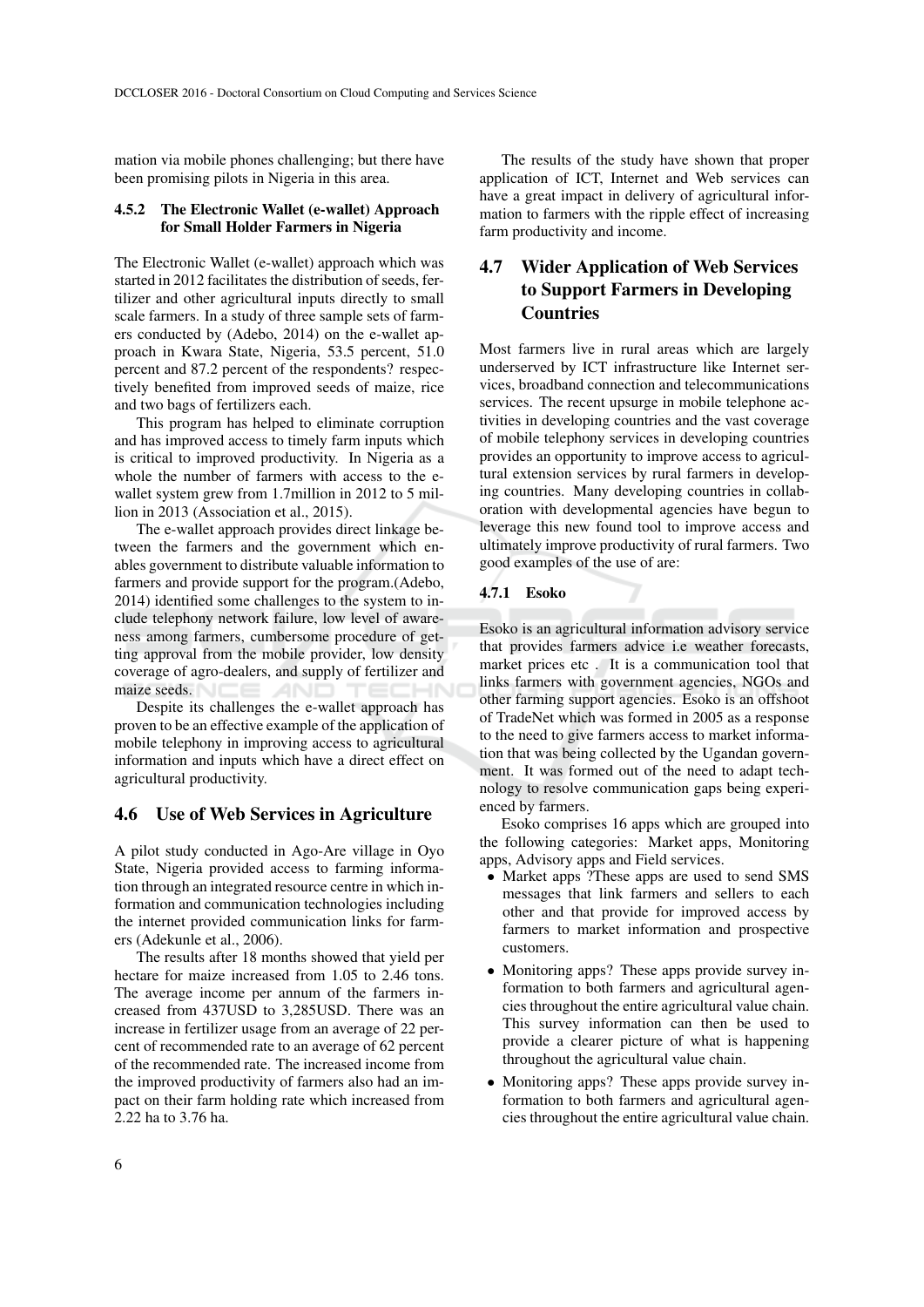This survey information can then be used to provide a clearer picture of what is happening throughout the agricultural value chain.

• Field Services ? Provides tools to support on-site training for farmers, extension agencies and also provides helplines and technical support via callcenter services.

#### 4.7.2 Ezaraat

Ezaraat is a Management Information System application that has both a web and a mobile interface. It also supports help-line facilities. The Ezaraat project was developed by the Centre for Agriculture Bioscience International (CABI) with funding from the UK Department for International Development (DFID) to improve the reach of extension services in Punjab district of Pakistan.

The system comprises a mobile interface for farmers and extension agencies and a web based interface for institutional users. The hub of the system is a communication centre which links the farmers and extension agencies via a mobile interface and the agricultural agencies and other institutions via a web based interface. A farmer sends queries for weather information, fertilizer availability and other extension based information. These queries are routed to the extension agents on the field via the information communication centre. The communication centre is supported by a database for farmer and agricultural related information. The extension agents provide answers to farmers queries based on information they have retrieved from the field and supporting information from the communication centre database. Queries that cannot be answered by the extension agencies are sent to expert panels on the particular area of expertise via conference call facilitated by the call entered connected to the communication centre.

## 4.8 Potentials of Cloud Computing for Agricultural Information Delivery

Cloud Computing (CC) is defined by (Mell and Grance, 2011) as a model for enabling ubiquitous, convenient, on-demand network access to a shared pool of configurable computing resources (e.g. networks, servers, storage, applications, and services) that can be rapidly provisioned and realized with minimal management effort or service provider interaction?. It is useful in developing countries, grappling with the problem of inadequate on-site ICT Infrastructure caused by limited resources to build robust Data Centres and manage them appropriately. CC has the potential to provide a quicker, cheaper way

of bridging the digital divide that has developed between developed and developing countries, and could provide developing countries with the necessary tools to exploit the potentials of the information revolution.

There are many existing factors that will support the adoption of CC in Nigeria but the major ones are, namely; recent revolution in mobile technology, availability of skilled manpower, high volume of research in this novel area and the sudden influx of multinational data players in Nigeria seeking to invest due to the huge opportunities on ground (Dogo et al., 2013). The recent drop in oil prices which provides most of Nigeria?s revenue has made it more imperative to look to other sectors of the economy to drive development and job creation. ICT based agriculture has the potential to improve the economy and create jobs.

According to (Ballantyne et al., 2010), the use of ICT to connect farmers and producers to new agricultural knowledge and technology has been tested and found very useful, to the extent that ICT is now considered to be transforming agricultural extension. Cloud Computing provides a leap forward in agricultural development if properly applied, enabling sustainable and optimised utilization of these computing resources for agricultural extension information delivery. It also provides for networking between farmers and extension agencies even across large geographical areas. These cloud based resources could be scaled to meet the particular computing need of farmers and extension agencies on demand and at minimal cost. It will enable the extension agencies to focus on their core mandate of agricultural extension delivery rather than managing computer resources. The combination of cloud and mobile technologies would reduce the expenditure on information delivery and monitoring by extension agencies, while increasing the overall coverage of farmers by these agencies.

More farmers can be reached on time at less cost and risk to human life with mobile phones. Presently most extension agencies in Nigeria have to deploy extension agents to remote areas at great cost and high risk. This is much more challenging in flash points like the North east. Data ranging from location information and other farmer specific information can also be easily collected from the field promptly and regularly. This information alongside with location specific information like weather information etc can be very critical to the productivity of farmers. This information can also be analysed on the Cloud at minimal cost to the extension agencies. The Cloud could also provide data storage which can be scaled on-demand. This data store could serve as pooled information to aid improved information delivery based on analysed results. Farmers? activities and progress can also be